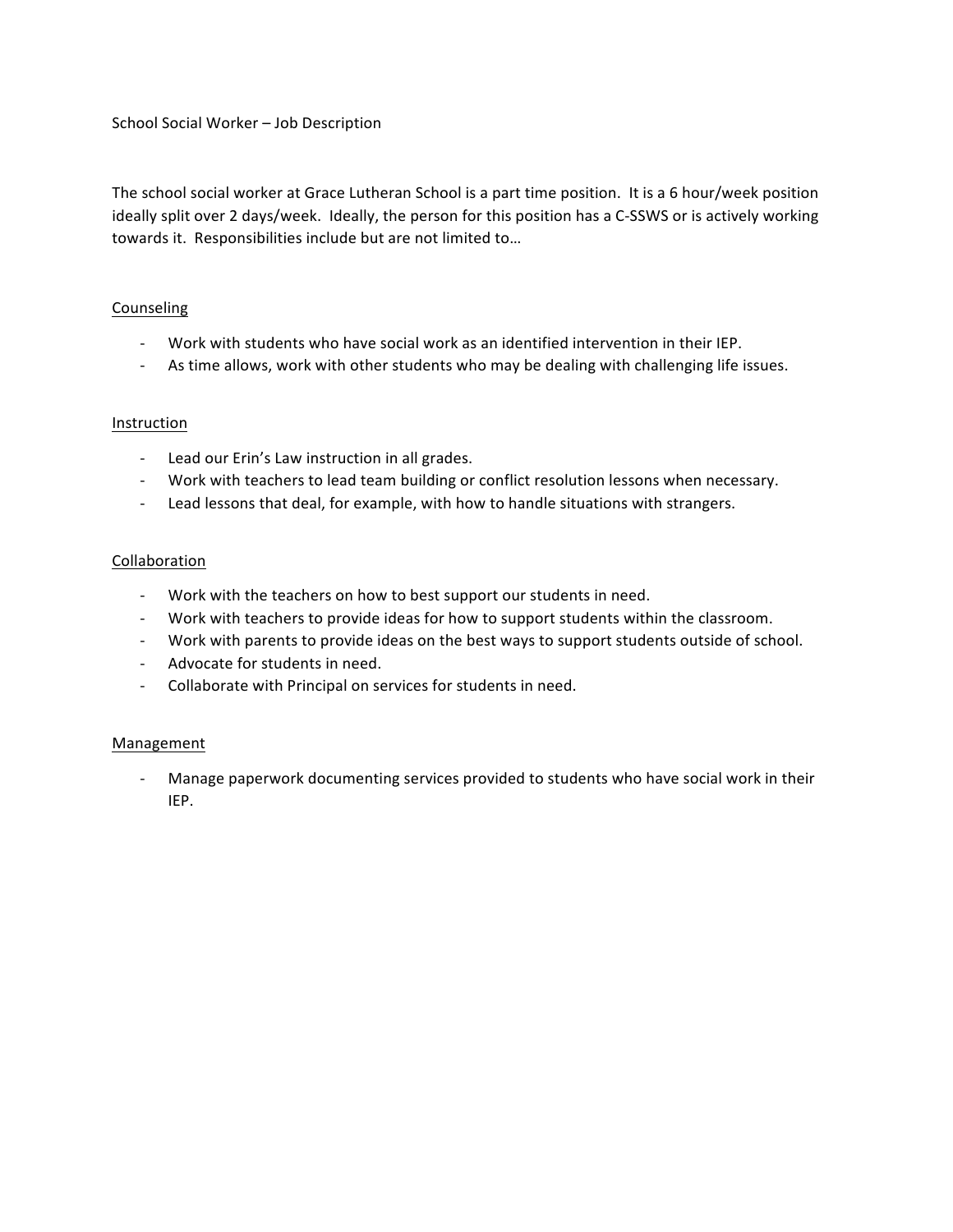## General Job Description for all Teachers

Grace Lutheran School - River Forest, IL

# Classroom Environment

A GLS teacher must establish a culture of cooperation and respect within the classroom. This includes but is not limited to...

- Creating a positive, supportive space where all students feel welcome and emotionally safe, including
	- $\circ$  Interactions between teacher and students
	- o Interactions amongst students
- Being able to monitor and maintain classroom behavior in a positive, constructive manner so that everyone can learn
- Establishing relationships with students that allow you to get to know them beyond their academic performance
- Organizing and managing classroom procedures effectively
- Arranging the physical environment to complement the learning atmosphere

# Planning and Preparation

A GLS teacher must be well prepared for delivering the lessons of the day. This includes but is not limited to...

- Demonstrating command of the subject manner
- Selecting instructional goals and differentiating to meet the needs of diverse learners
- Developing a plan and method for evaluating student work in line with instructional goals
- Using student performance data in preparation for instruction

## Instruction

Instruction at GLS should take on a variety of forms based on the lesson being taught. Each lesson should include...

- Communicating clearly the objective and purpose of the lesson
- Communicating clear directions and procedures within the lesson
- Keeping all students involved in the lesson
- Providing a summary of key points of the lesson

Over the course of various units, instruction should include but not be limited to ...

- Using materials outside the textbook to enhance learning
- Using technology to enhance learning
- Monitoring student progress and using formative assessment to adjust instruction
- Using a variety of forms for summative assessments.

## Communication

A GLS teacher must display effective verbal and written communication skills with students, parents, colleagues, and administration. These include but are not necessarily limited to...

- Delivery of lessons that students understand